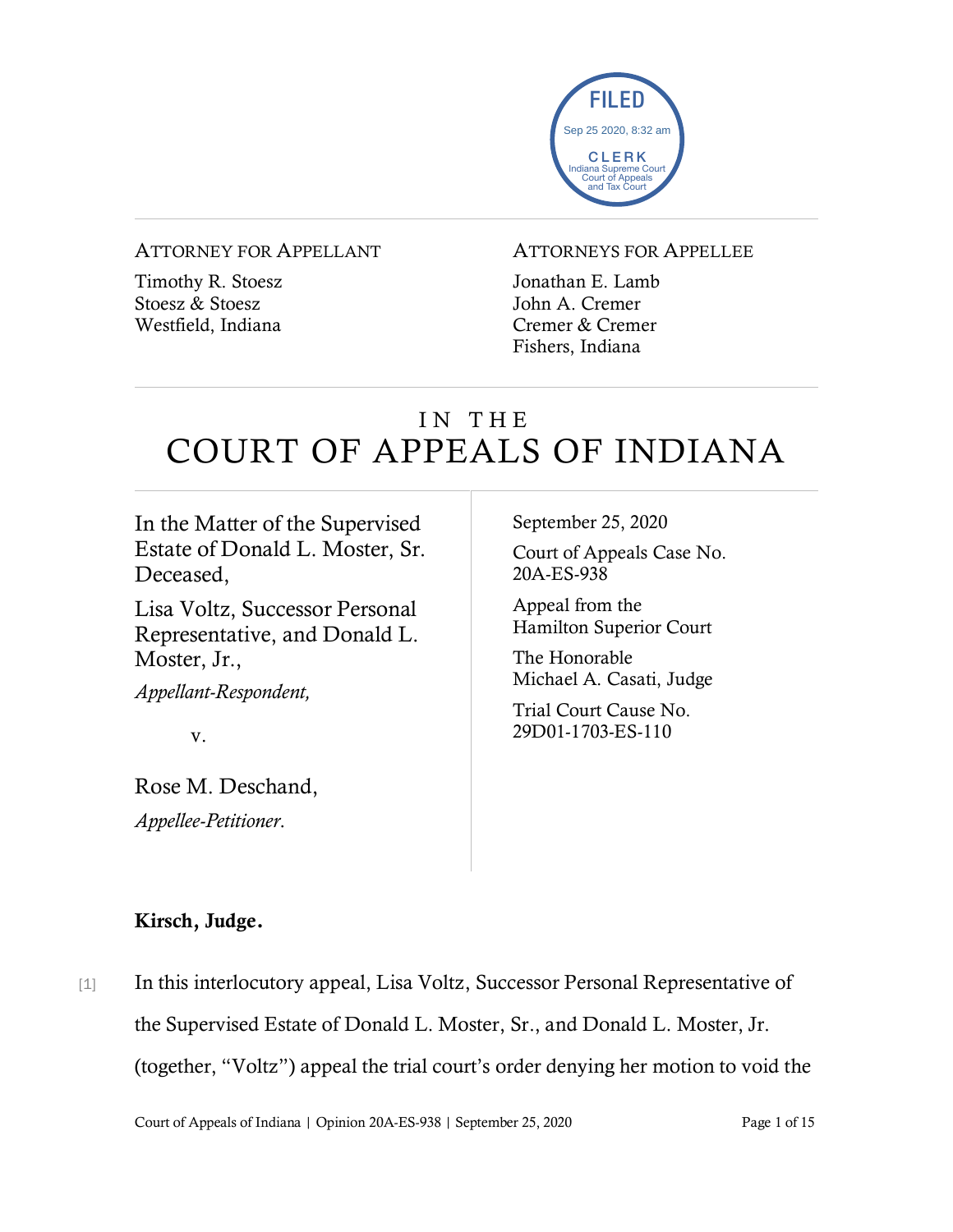marriage between Donald L. Moster, Sr. ("Donald") and Rose M. Deschand ("Rose"). This case involves the proceedings originally filed by Rose, as Donald's wife, to be appointed personal representative in order to proceed with the supervised administration of Donald's estate after Donald's death. Voltz was subsequently appointed as Successor Personal Representative of Donald's estate and filed a motion to void the marriage between Donald and Rose, which the trial court denied. Voltz raises the following restated issue for our review: whether the trial court erred when it denied her motion to void the marriage between Donald and Rose and found that there was insufficient evidence that Donald lacked physical and mental capacity in order to consent to the marriage. $1$ 

[2] We affirm.

## Facts and Procedural History

[3] This appeal arises from an order pertaining to the administration of the estate of Donald. The subject of this appeal and the administration of the estate are closely intertwined with two other cases involving the same or similar parties, guardianship proceedings with the cause number 29D03-1211-GU-172 ("Cause GU-172") and proceedings initiated by Rose to determine the assets subject to

 $<sup>1</sup>$  Rose raised issues on cross-appeal in her Appellee's Brief. However, Voltz filed a motion to dismiss the</sup> cross-appeal, asserting that Rose was attempting to appeal certain interlocutory orders issued by the trial court that were not certified for interlocutory appeal, were not directly related to the same subject-matter as the present appeal, and were never accepted by this court for interlocutory review. *See* App. R. 14(B)(2). We note that in a previously issued order, our motions panel granted Voltz's motion and dismissed Rose's crossappeal without prejudice. We, therefore, do not reach the cross-appeal issues.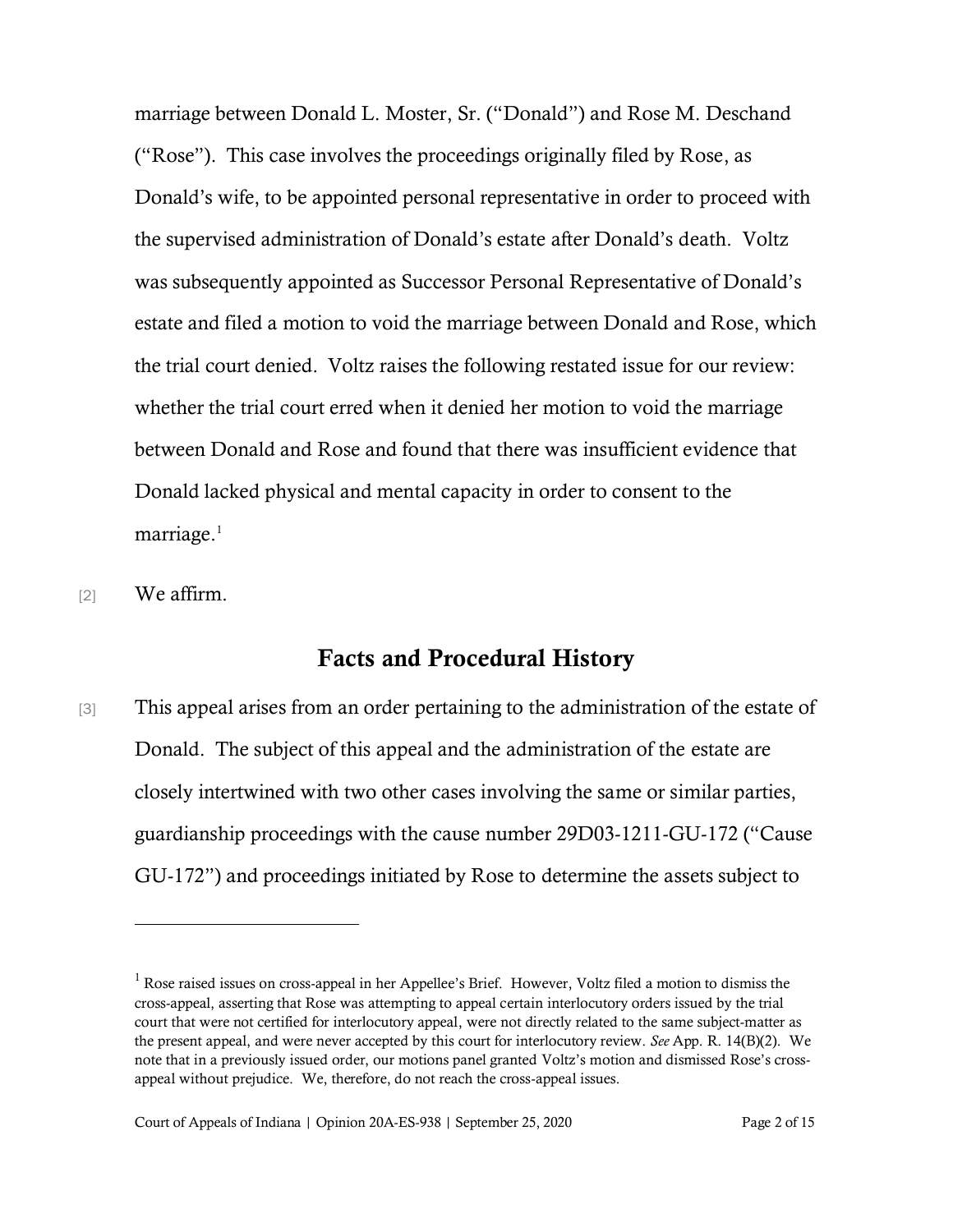spousal inheritance with the cause number 29D01-l704-PL-3907 ("Cause PL-3907"). We will refer to the facts and proceedings underlying both Cause GU-172 and Cause PL-3907 when necessary.<sup>2</sup>

[4] On November 30, 2012, Voltz, one of Donald's daughters, filed a Verified Emergency Petition for Emergency Guardianship over Donald ("the Guardianship Petition") under Cause GU-172. *Appellee's App. Vol. II* at 19-23. The Guardianship Petition stated that the "nature of the incapacity of the Protected Person, Donald Moster, is that he is physically and mentally disabled and unable to provide for his care. Specifically, the Protected Person has been diagnosed with Parkinson's Disease [and] is displaying dementia and memory loss." *Id*. at 19. The Guardianship Petition listed Donald's residence as being in Noblesville, Indiana and stated that he had "recently left Indiana and has been in Bourbonnias, Illinois . . . for two weeks." *Id*. The Guardianship Petition further alleged, "It is necessary that a Guardian be appointed for Donald Moster, in order to provide for his care, custody and support and maintenance, due to his mental and physical infirmity." *Id*. at 20. The Guardianship Petition also sought an emergency petition without a hearing and notice to Donald, alleging that the "requirements of Trial Rule 65 are not necessary in this case because there will be immediate and irreparable injury to the protected person because he is not receiving adequate medical care, does

 $2$  We note that the trial court, in the order appealed here, took judicial notice of the record of the proceedings in both Cause GU-172 and Cause PL-3907. *Appellant's App. Vol. II* at 2.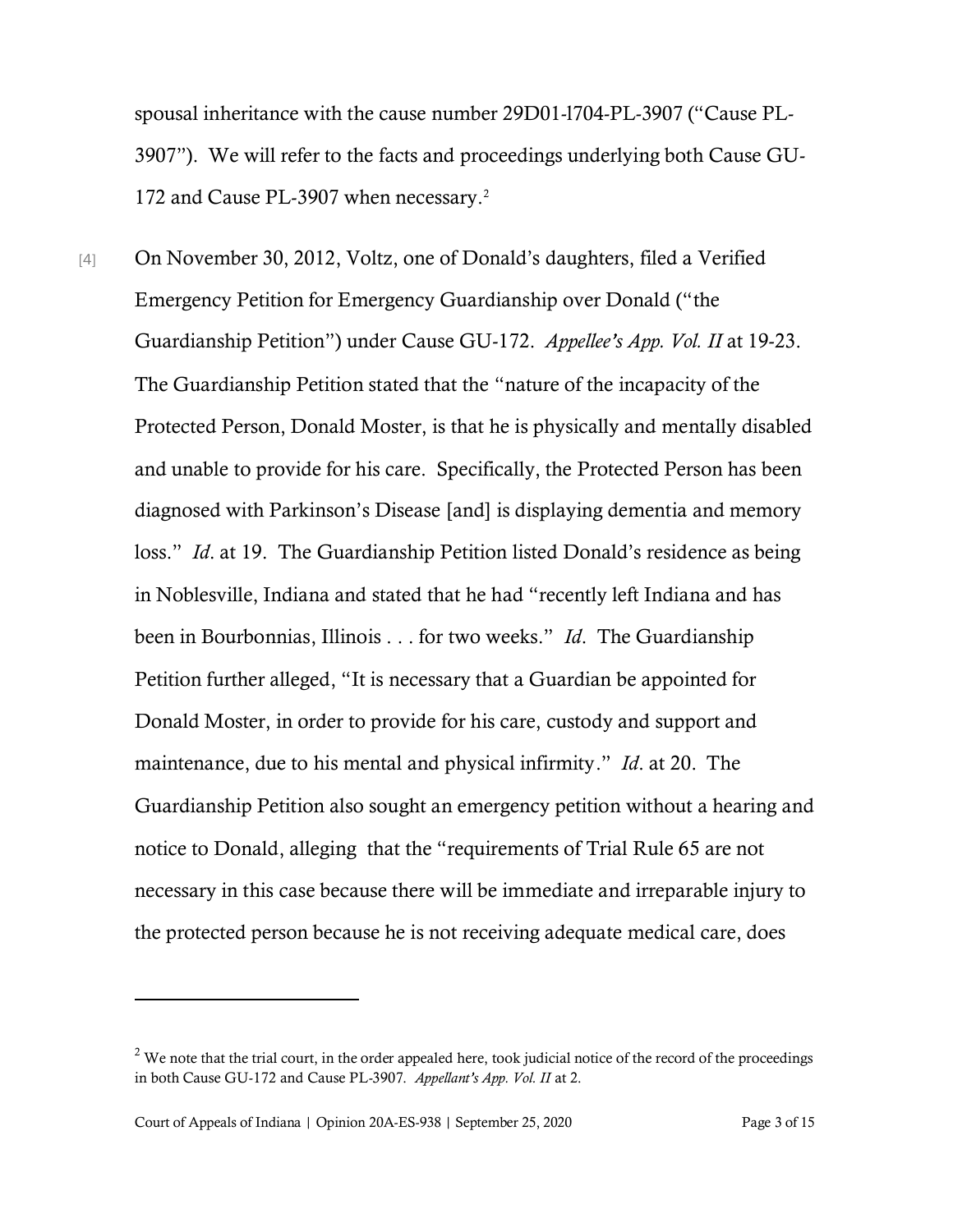not have his anti-psychotic medication and is not receiving his insulin as needed." *Id*. at 21. Attached to the Guardianship Petition was a physician's report signed by Dr. Mark P. Schopper, dated November 16, 2012. *Id*. at 24-27. The physician's report stated that Donald "is incapacitated by his Psychosis. He needs treatment & guidance." *Id*. at 27.<sup>3</sup>

- [5] On November 30, 2012, the same date the Guardianship Petition was filed by Voltz, Hamilton Superior Court 3 issued an order appointing Voltz as an emergency guardian over Donald and his estate. *Id*. at 29-30. The order found Donald was "in need of a Guardian by reason of his disabilities, that he is mentally and physically unable to give his consent, and that it is in the best interests of Donald . . . that a Guardian be appointed, on an emergency basis, to provide care and supervision of Donald . . . and his property." *Id*. at 29. The order further found that Donald was "incapacitated as defined by law and that [Voltz] is a suitable person to serve as Guardian." *Id*. Voltz was appointed to be Donald's guardian with no limitations of powers and responsibilities. *Id*. at 29-30.
- [6] On January 10, 2013, Donald filed a motion to terminate temporary guardianship. *Id*. at 34-36. Attached to the motion to terminate guardianship was a report from an Illinois physician, Dr. Gary Kaufman, dated December 5,

<sup>3</sup> The physician's report was handwritten, thus making it very difficult to read. *Id*. at 24-27. Additionally, based on what could be gleaned from the physician's report, the report appeared to be based on reports by Voltz and that it was not conducted with a sign language interpreter, although it was noted that Donald was deaf. *Id*.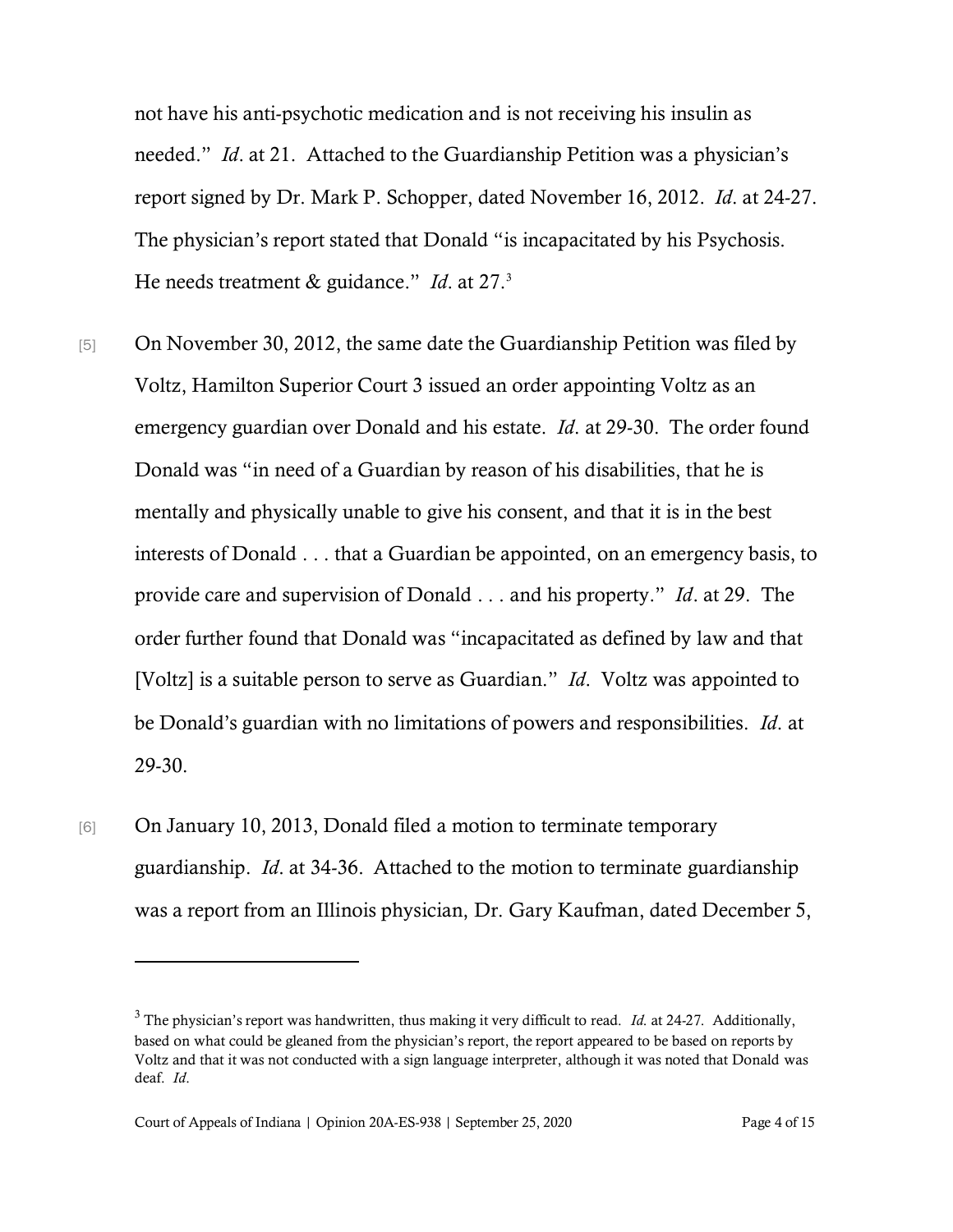2012, which concluded that, "At this time[,] however, I believe the patient is competent to understand the decisions he makes and the consequences thereof." *Id*. at 37-38. The report also stated that the examination was conducted in American Sign Language, that the doctor was competent with American Sign Language, and that there was also a certified deaf interpreter who assisted in the examination. *Id*. at 37.

- [7] A hearing for the motion to terminate guardianship was held on February 5, 2013, and the "parties appeared in person and by counsel." *Id*. at 49. On February 6, 2013, the trial court in Cause GU-172 issued an order affirming "its order appointing temporary guardian" but ordered that Voltz could not dispose of any real estate. *Id*. On February 12, 2013, Voltz filed for a final hearing on her petition for guardianship over Donald, requesting "a hearing be scheduled in this matter for the purpose of determining whether permanent guardianship is necessary," and a hearing was initially set for March 15, 2013. *Id*. at 50-53, 55.
- Court of Appeals of Indiana | Opinion 20A-ES-938 | September 25, 2020 Page 5 of 15 [8] On March 2, 2013, Donald married Rose in Illinois, where they were living. *Appellee's App. Vol. III* at 127. On March 4, 2013, Donald filed a "Motion for Order Clarifying Term of Appointment of Temporary Guardian," stating that "[p]ursuant to [Indiana Code section] 29-3-3-4(a)(4), said order was to have been for a 'specified period not to exceed ninety (90) days'" and that "[n]inety days from the date of the Order was February 28, 2013, at which time, by operation of law, the temporary guardianship terminated." *Appellee's App. Vol. II* at 57-58. On the same date, Donald also filed a petition to appoint a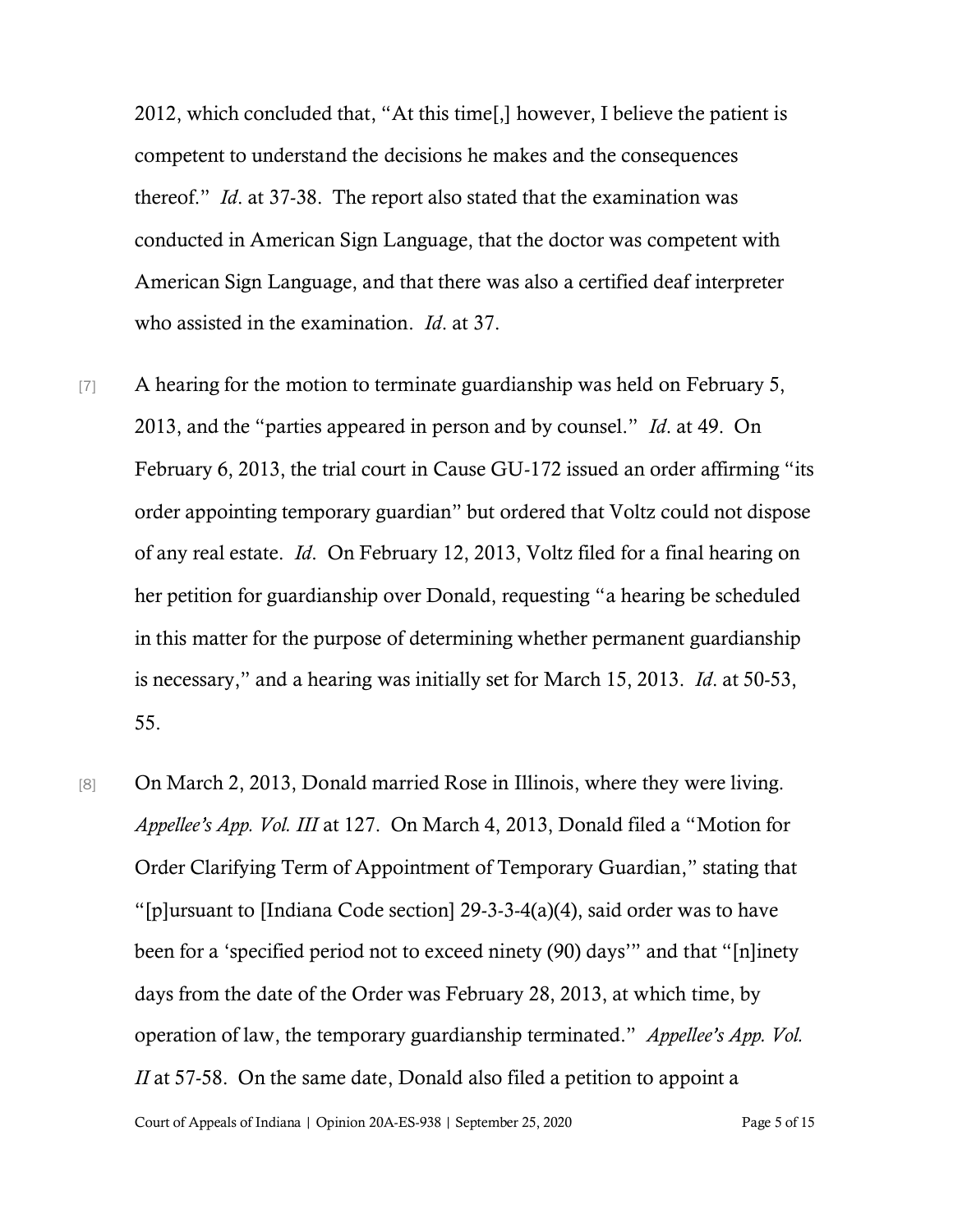guardian ad litem "to independently investigate the facts giving rise to the filing of the petition for the appointment of a guardian." *Id*. at 59. On March 5, 2013, the guardianship trial court appointed a guardian ad litem to perform such an independent investigation. *Id*. at 61.

- [9] On March 6, 2013, Donald was examined by Dr. Mir Yadullahi, with the assistance of a sign language interpreter, and a report from that examination stated, "patient's Mini-Mental Status examination score was 29/30, ruling out any significant cognitive problems." *Id*. at 83-84. On March 20, 2013, Donald filed a "Motion to Compel Delivery of Property and Petition for Contempt and for Sanctions," stating that two days before filing the Guardianship Petition, Voltz closed two bank accounts containing assets belonging to Donald and had two cashier's checks issued in her own name, totaling \$235,610.31." *Id*. at 67- 71. The report by Dr. Yadullahi was attached to this motion, as was a mental health examination of Donald conducted by Dr. Elizabeth Mirkin on December 31, 2012, which concluded that he "did not exhibit any signs of significant cognitive impairment and appear[ed] to be able to make decisions regarding his care and affairs." *Id*. at 85-86, 88-91. After a hearing on the motion, Voltz was ordered to return the money that she had removed from Donald's accounts. *Id*. at 97.
- Court of Appeals of Indiana | Opinion 20A-ES-938 | September 25, 2020 Page 6 of 15 [10] On May 10, 2013, an entry was made in Cause GU-172, noting that the temporary guardianship had expired and stating that Voltz shall file her final report and accounting within thirty days. *Id*. at 102. On June 11, 2013, Voltz filed her final accounting, and on August 20, 2013, the parties filed a stipulation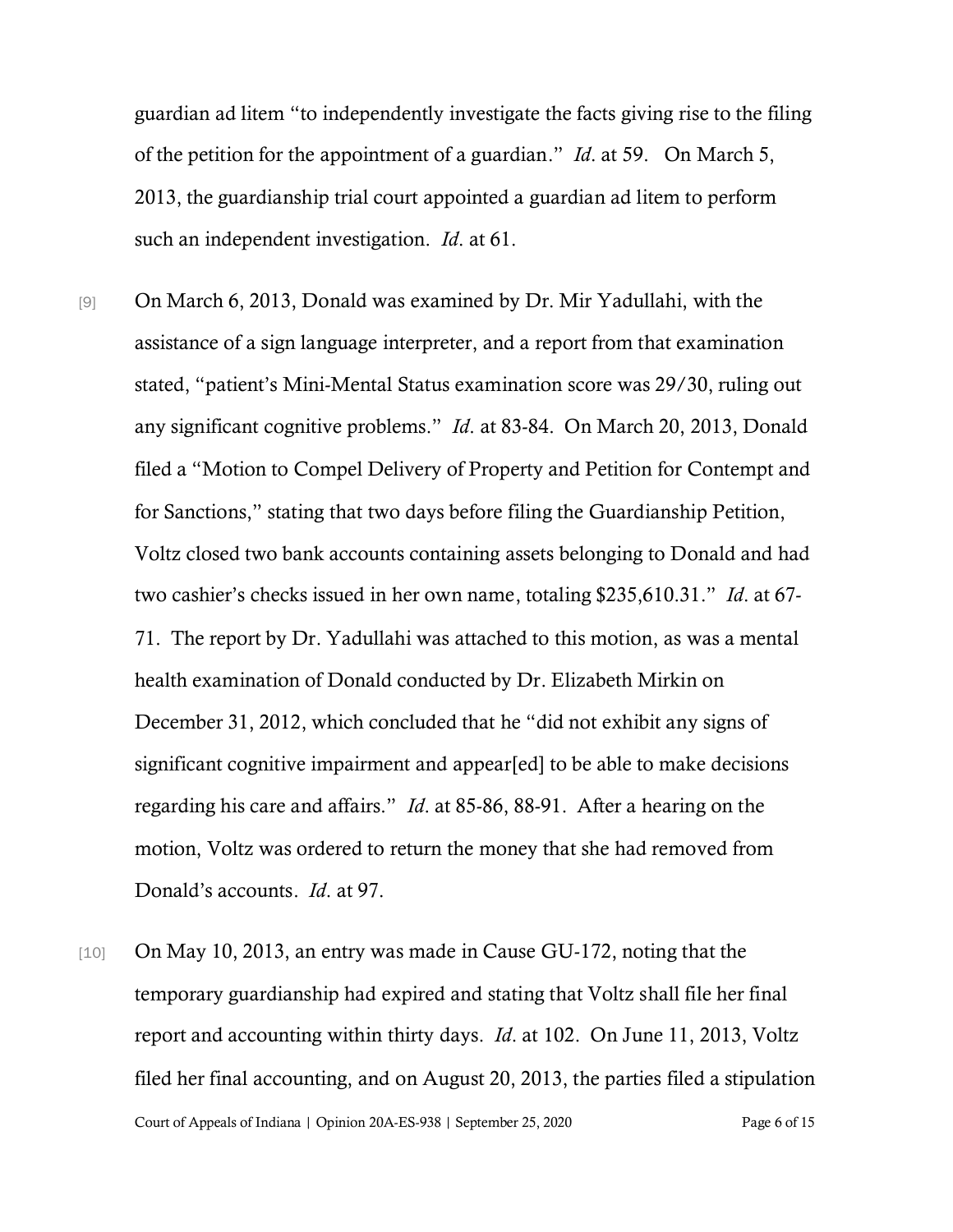of dismissal, reporting to the guardianship trial court that they had reached a mediated settlement agreement on August 6, 2013. *Id*. at 98-101, 103-04. The mediated settlement agreement, which was signed by each of Donald's children, acknowledged that Donald was married to Rose and required that all of Donald's real and personal property be placed into a revocable trust with the corpus of the trust to be maintained and managed by the trustee for the benefit of Donald during his lifetime, and upon his death, the corpus of the trust to pass to Donald's children in accordance with Donald's will. *Appellant's App. Vol. III* at 136-38. Cause GU-172 was dismissed on August 22, 2013, without the appointment of a permanent guardian, and the mediated settlement agreement was not filed with the court in Cause GU-172. *Appellant's App. Vol. II* at 105.

[11] Donald remained married to Rose up until his death on July 29, 2016. *Id*. at 133, 139. On March 20, 2017, Rose initiated the underlying proceedings in this case, cause number 29D01-1703-ES-110 ("Cause ES-110"), and petitioned to be appointed personal representative of Donald's estate. *Id*. at 118-20. On March 23, 2017, the trial court issued an order appointing Rose as personal representative and ordering supervised administration of Donald's estate. *Id*. at 121. On September 7, 2017, Voltz filed her petition to probate Donald's Last Will and Testament and to be appointed personal representative in Cause ES-110, and on October 5, 2017, the trial court granted Voltz's petition and appointed Voltz as successor personal representative of Donald's estate. *Id*. at 133, 139-44. In her petition, Voltz identified Rose as Donald's wife. *Id*. at 139- 40.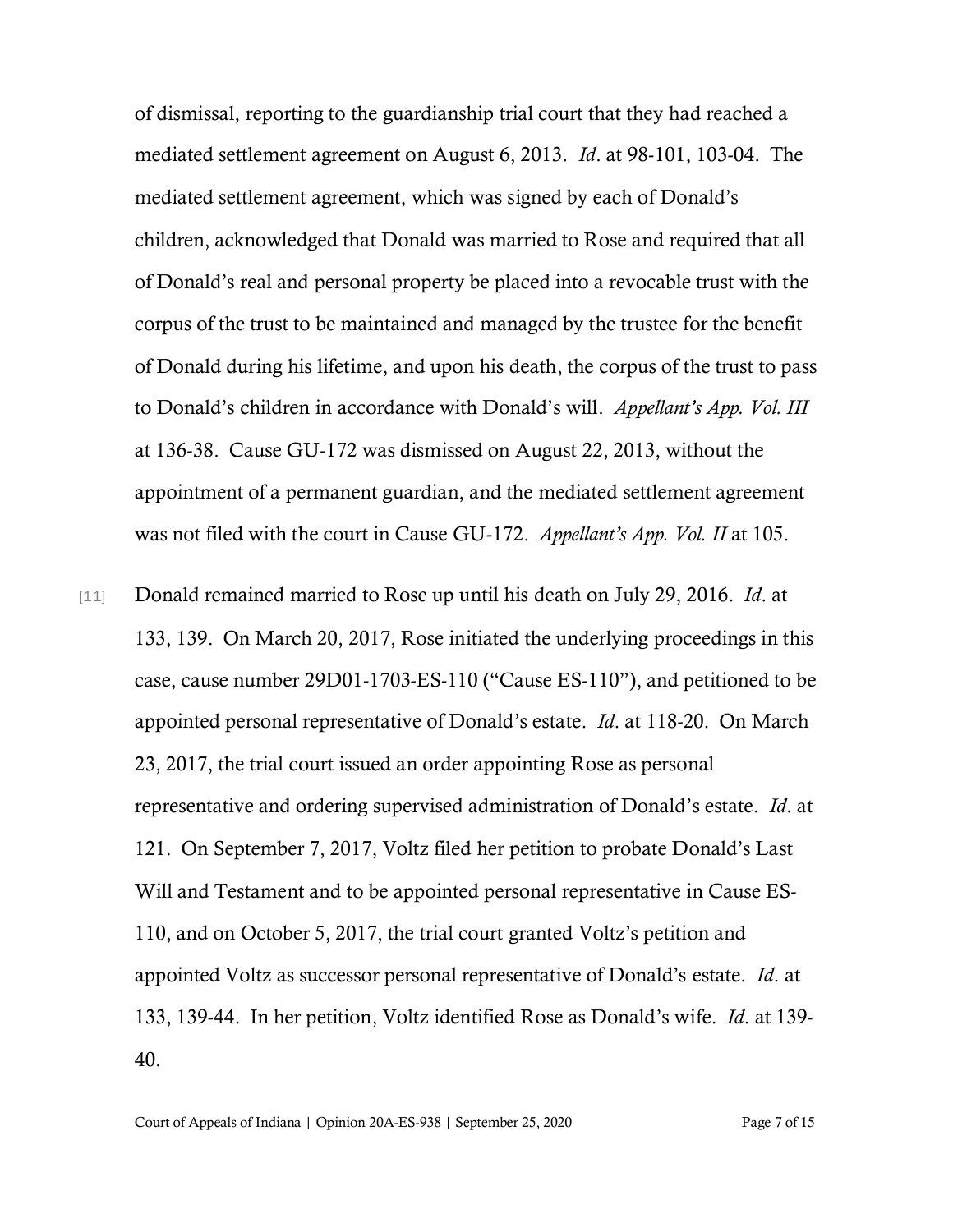- [12] On April 24, 2017, Rose had also initiated proceedings against Donald's children under Cause PL-3907 by filing a "Complaint to Determine Assets Subject to Elective Right under [Indiana Code section] 29-1-3-1 and for Declaratory Relief Pursuant to [Indiana Code section] 34-14-1-4," through which she sought to determine her right to assets in Donald's estate in light of the trusts, which she did not know existed until after Donald's death; an amended complaint of the same name was filed on November 28, 2017. *Id*. 175-81, 213-20. On March 1, 2019, Rose filed for summary judgment in Cause PL-3907. *Id*. at 243-45. On June 12, 2019, Donald's children filed their motion for summary judgment under Cause PL-3907, seeking, in part, to void the marriage between Rose and Donald. *Appellant's App. Vol. III* at 96-107. The trial court in Cause PL-3907 denied both motions for summary judgment. *Appellant's App. Vol. IV* at 100-01.
- [13] On December 26, 2019, under Cause ES-110, Voltz filed a motion to void the marriage of Rose and Donald. *Appellant's App. Vol. II* at 150-51. The trial court held a hearing on Voltz's motion on February 26, 2020, and on March 6, 2020, issued its order denying the motion to void the marriage. *Id*. at 157-59. Voltz filed a motion for leave to file an interlocutory appeal, which the trial court granted. *Id*. at 116. Voltz now appeals.

## Discussion and Decision

[14] Voltz appeals from a negative judgment. A judgment entered against a party who bore the burden of proof at the trial court is a negative judgment. *Smith v.*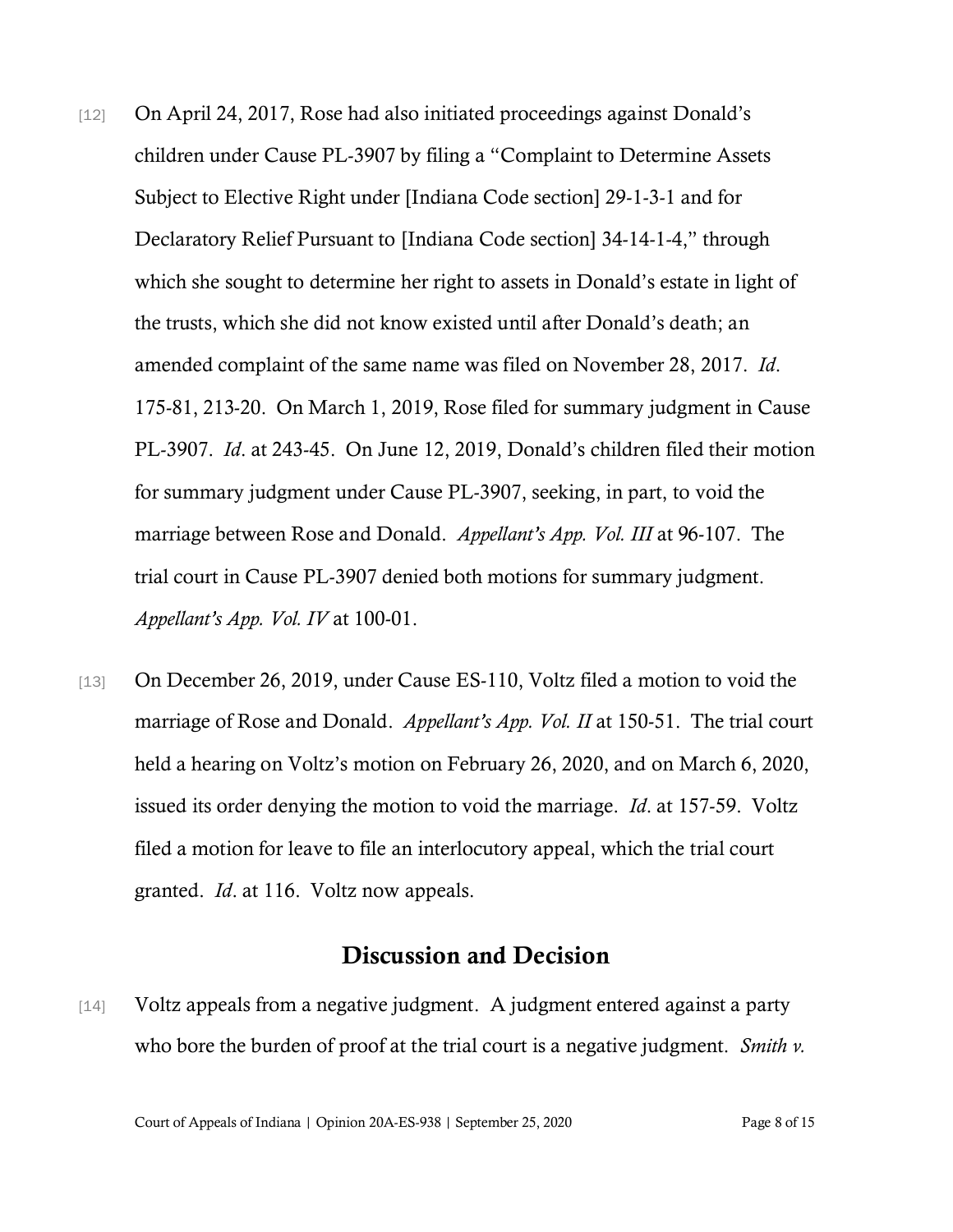*Dermatology Assocs. of Fort Wayne, P.C.*, 977 N.E.2d 1,4 (Ind. Ct. App. 2012). On appeal, we will not reverse a negative judgment unless it is contrary to law. *Id*. When determining whether a judgment is contrary to law, we consider the evidence in the light most favorable to the appellee, together with all the reasonable inferences to be drawn therefrom. *Id*. A party appealing from a negative judgment must show that the evidence points unerringly to a conclusion different than that reached by the trial court. *Id*.

[15] Voltz argues that the trial court erred in denying her motion to void the marriage between Rose and Donald. She specifically contends that the marriage is void because a valid marriage requires consent, and Donald was unable to consent to the marriage because he had been deemed to be incapacitated when the temporary guardianship was granted and there was no intervening event to show that his status had changed before the date of the alleged marriage on March 2, 2013. Voltz maintains that the trial court in Cause GU-172 found Donald to be incapacitated on November 30, 2012 when the temporary guardianship was granted and reaffirmed that finding on February 5, 2013 when it denied Donald's motion to terminate the guardianship and that there was no further event that changed the court's determination. Voltz further asserts that there was no evidence in the record to show that the orders finding Donald to be "incapacitated as defined by law" were incorrect and that there is no Indiana law to support that the finding that Donald was "incapacitated as defined by law" would either be vacated by the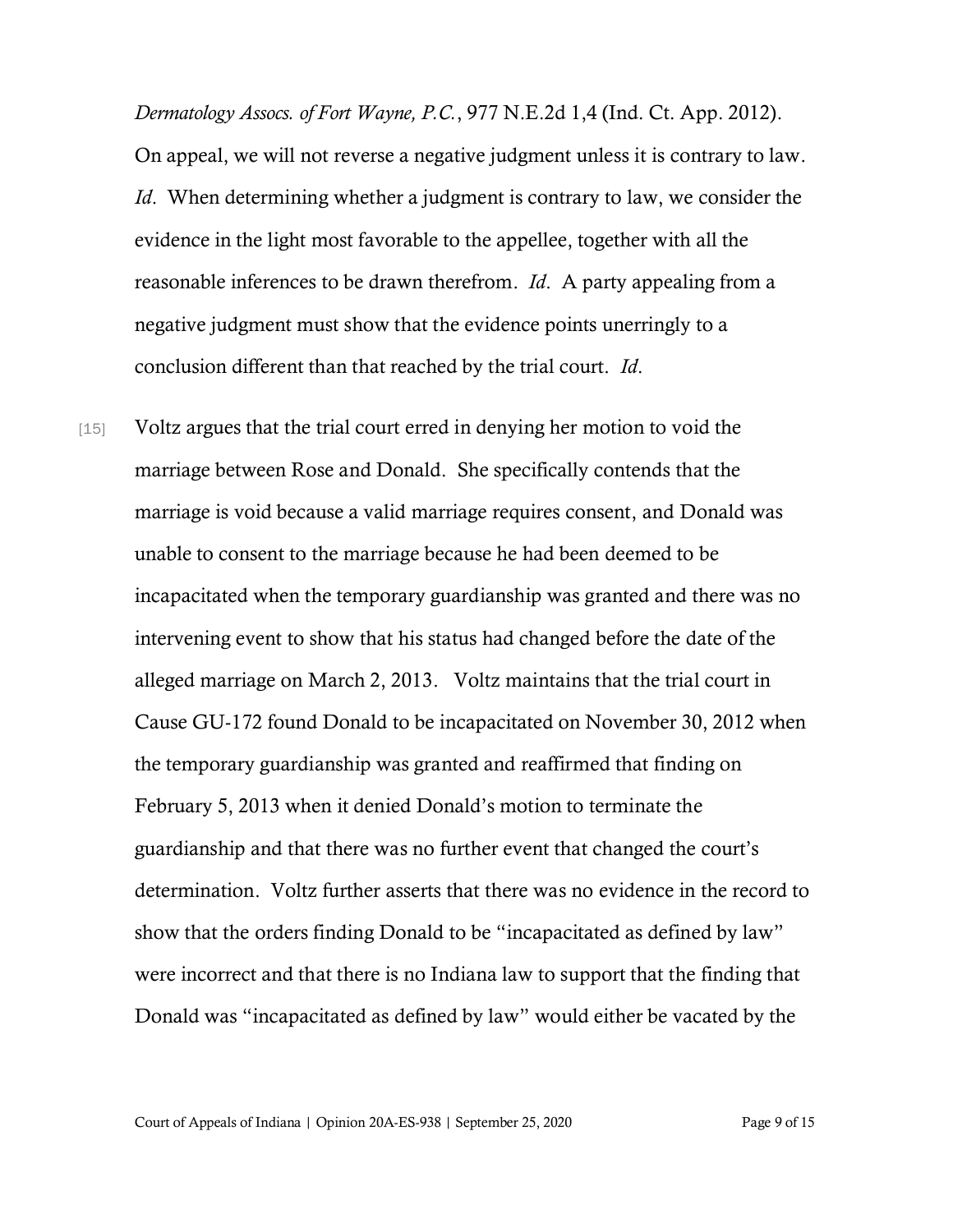court or would expire by law under Indiana Code section 29-3-3-4. *Appellee's App. Vol. II* at 29.

- [16] Marriage is a civil contract, the validity of which may be challenged in court. *In re Estate of Holt*, 870 N.E.2d 511, 514 (Ind. Ct. App. 2007), *trans. denied*. Indiana Code section 31-11-8-4 provides: "A marriage is void if either party to the marriage was mentally incompetent when the marriage was solemnized." Accordingly, if a party is of unsound mind when the ceremony was performed, the marriage can be declared void. *In re Estate of Holt*, 870 N.E.2d at 514 (citing *Baglan v. Baglan,* 102 Ind. App. 576, 4 N.E.2d 53, 55 (1936)). The burden rests upon the challenger to prove that a party was incapable of understanding the nature of the marriage contract. *Id.* "'The presumption in favor of the validity of a marriage consummated according to the forms of law is one of the strongest known.'" *Id*. (quoting *Bruns v. Cope,* 182 Ind. 289, 105 N.E. 471, 473 (1914), *overruled in part on other grounds by Nat'l City Bank of Evansville v. Bledsoe,* 237 Ind. 130, 144 N.E.2d 710 (1957)).
- [17] Here, the issue is whether Donald was incapacitated and therefore unable to give consent at the time of the marriage due to the temporary guardianship that had been granted in Cause GU-172. Under Indiana Code section 29-3-3-4:

(a) If:

(1) a guardian has not been appointed for an incapacitated person or minor;

(2) an emergency exists;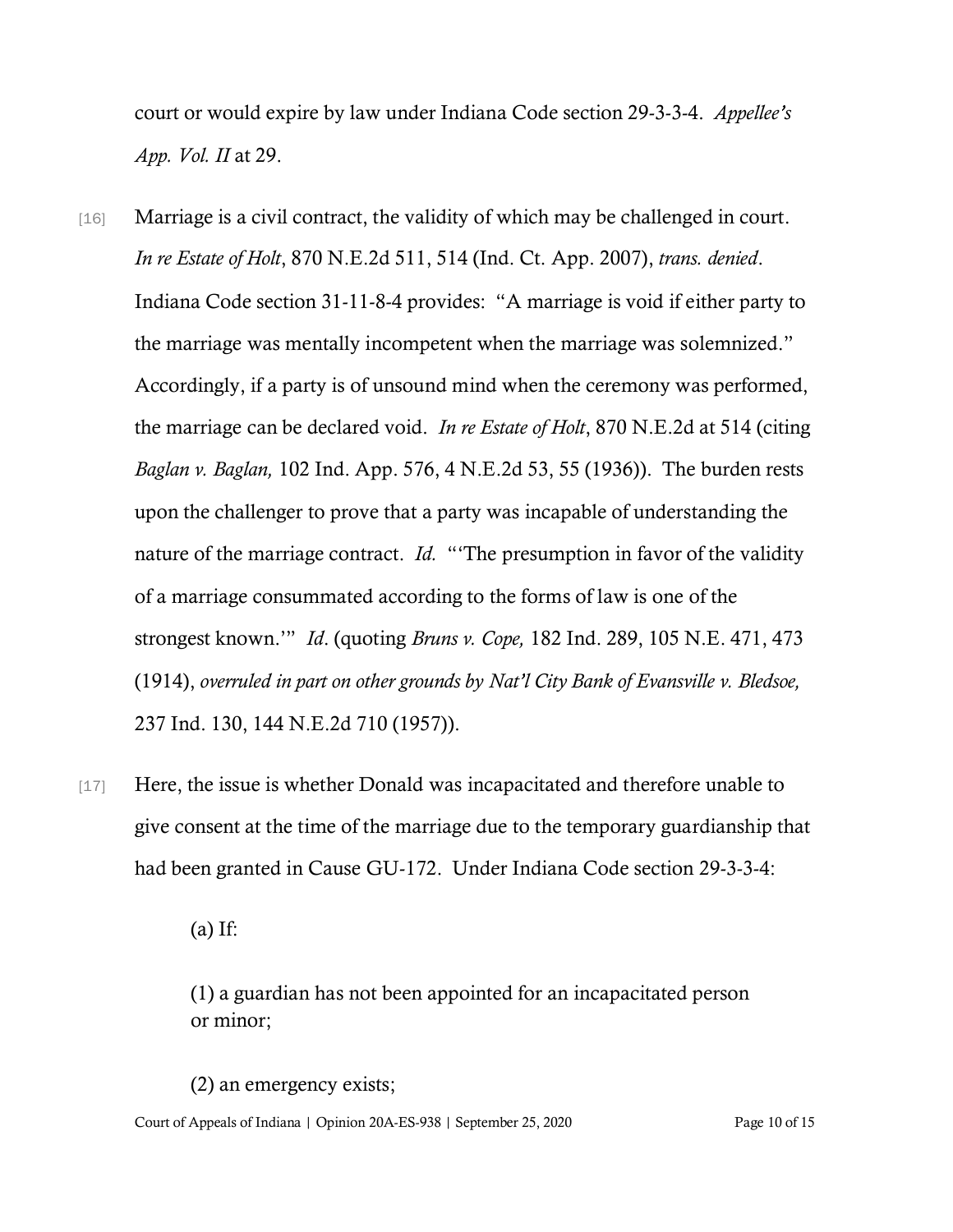(3) the welfare of the incapacitated person or minor requires immediate action; and

(4) no other person appears to have authority to act in the circumstances;

the court, on petition by any person or on its own motion, may appoint a temporary guardian for the incapacitated person or minor for a specified period not to exceed ninety (90) days.

Ind. Code § 29-3-3-4(a). <sup>4</sup> On November 30, 2012, Voltz filed the Guardianship Petition, and the trial court issued an order appointing Voltz as an emergency guardian over Donald and his estate and finding Donald was "in need of a Guardian by reason of his disabilities, that he is mentally and physically unable to give his consent, and that it is in the best interests of Donald . . . that a Guardian be appointed, on an emergency basis, to provide care and supervision of Donald . . . and his property." *Appellee's App. Vol. II* at 29-30. The order further found that Donald was "incapacitated as defined by law and that [Voltz] is a suitable person to serve as Guardian." *Id*. This temporary guardianship was done ex parte and without a hearing or notice to Donald because the Guardianship Petition alleged that the "requirements of Trial Rule 65 are not necessary in this case because there will be immediate and irreparable injury to

<sup>4</sup> On July 1, 2018, Indiana Code section 29-3-3-4 was amended to allow courts the ability to grant one ninetyday extension for temporary guardianships, but only upon notice, hearing, and a showing of good cause. At all times relevant to the present case, however, there was no legislative authority to extend the duration of the temporary guardianship beyond the original ninety days.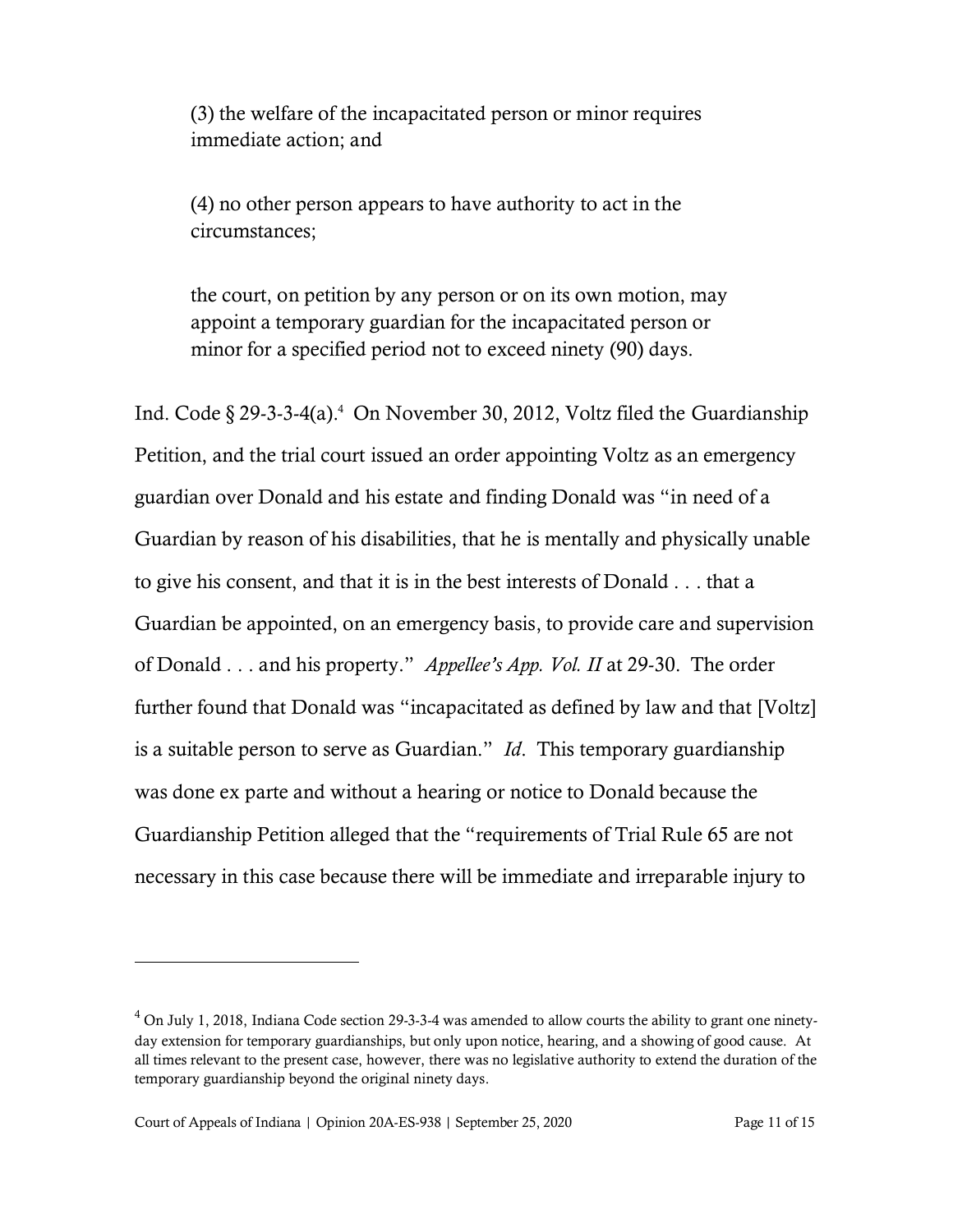the protected person because he is not receiving adequate medical care, does not have his anti-psychotic medication and is not receiving his insulin as needed."<sup>5</sup> *Id*. at 21.

[18] Under Indiana Code section 29-3-3-4, the temporary guardianship over Donald expired after ninety days as a matter of law. Therefore, the temporary guardianship expired on March 1, 2013. Although the trial court in Cause GU-172 issued an order on February 5, 2013, in which it affirmed the initial order appointing the temporary guardianship, at no point in the proceedings under Cause GU-172 was there a motion to extend or renew the temporary guardianship and the accompanying finding of incapacity or an order extending or renewing the same. Further, although Voltz filed for a final hearing on her petition for guardianship over Donald on February 12, 2013, requesting "a hearing be scheduled in this matter for the purpose of determining whether permanent guardianship is necessary," no hearing was ever held, and a permanent guardianship was never ordered; further, neither of these actions was accomplished before the expiration of the ninety-day temporary guardianship. *Id*. at 50-53, 55. Therefore, the temporary guardianship expired on March 1, 2013 as did the finding of incapacity.

 $<sup>5</sup>$  Indiana Code section 29-3-3-4 provides, "No such appointment shall be made except after notice and</sup> hearing unless it is alleged and found by the court that immediate and irreparable injury to the person or injury, loss, or damage to the property of the alleged incapacitated person or minor may result before the alleged incapacitated person or minor can be heard in response to the petition."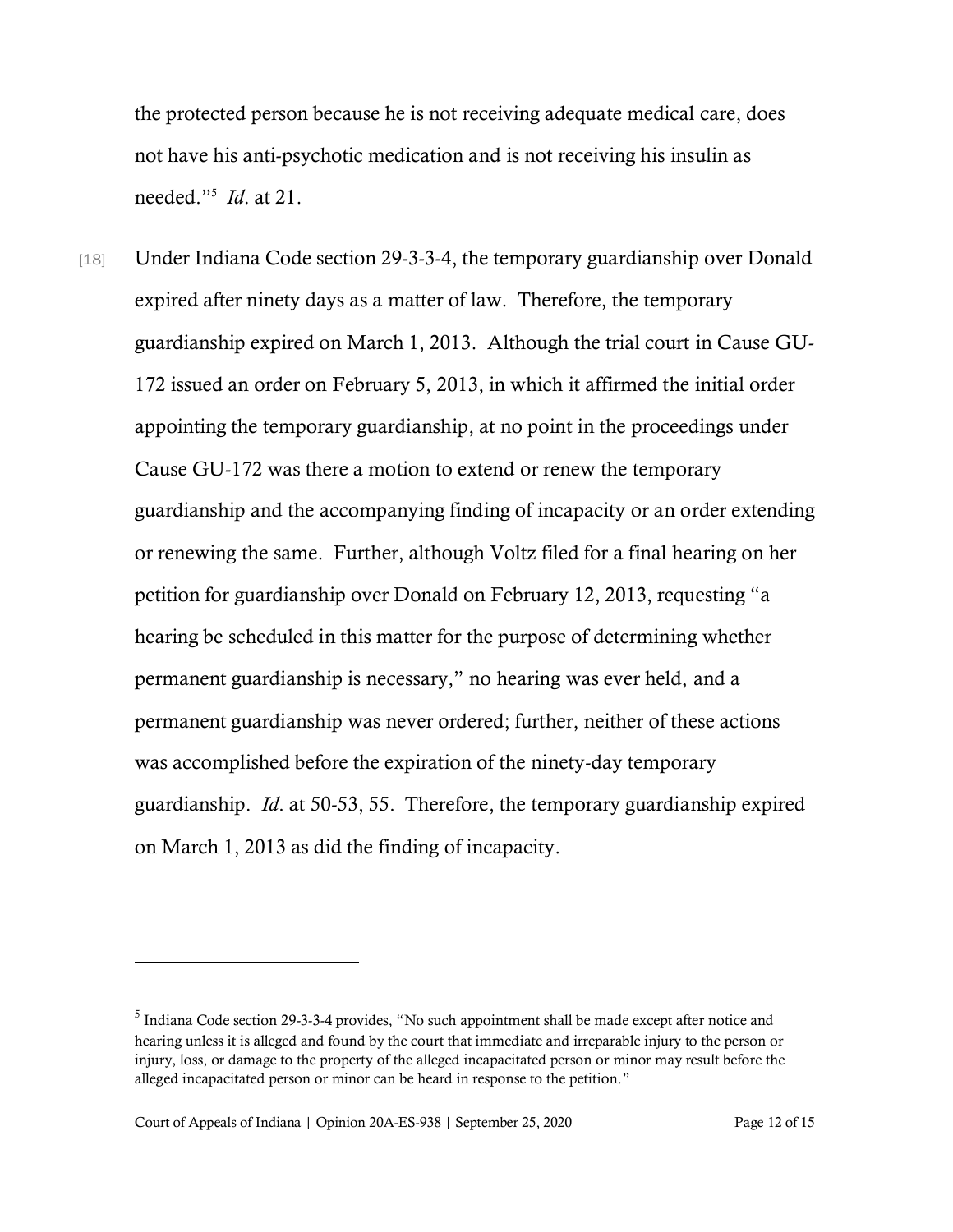- $[19]$  The expiration is especially true given the ex parte nature of the original proceeding regarding the temporary guardianship. Because Voltz alleged that the "requirements of Trial Rule 65 [were] not necessary in this case because there will be immediate and irreparable injury to the protected person because he [was] not receiving adequate medical care, [did] not have his anti-psychotic medication and [was] not receiving his insulin as needed," *id*. at 21, there was no hearing before the temporary guardianship was ordered, nor was Donald given any notice until the order was issued. Therefore, the finding of incapacity and granting of the temporary guardianship were based exclusively on Voltz's allegations in the Guardianship Petition and the attached physician's report, which was done without a sign language interpreter and relied heavily upon statements made by Voltz. *Id*. at 24-27. The trial court's original ex parte finding of incapacity was tied to the temporary guardianship and, therefore, was also limited to the same ninety-day duration.
- [20] Additionally, Donald was not required to take any affirmative steps to rescind the findings of incapacity in the order of temporary guardianship. The Indiana Code contemplates that a "protected person" "may petition for an order that the protected person is no longer an incapacitated person and for termination of the guardianship or protective order." Ind. Code § 29-3-12-3. However, after the ninety days expired, on March 1, 2013, Donald was no longer a protected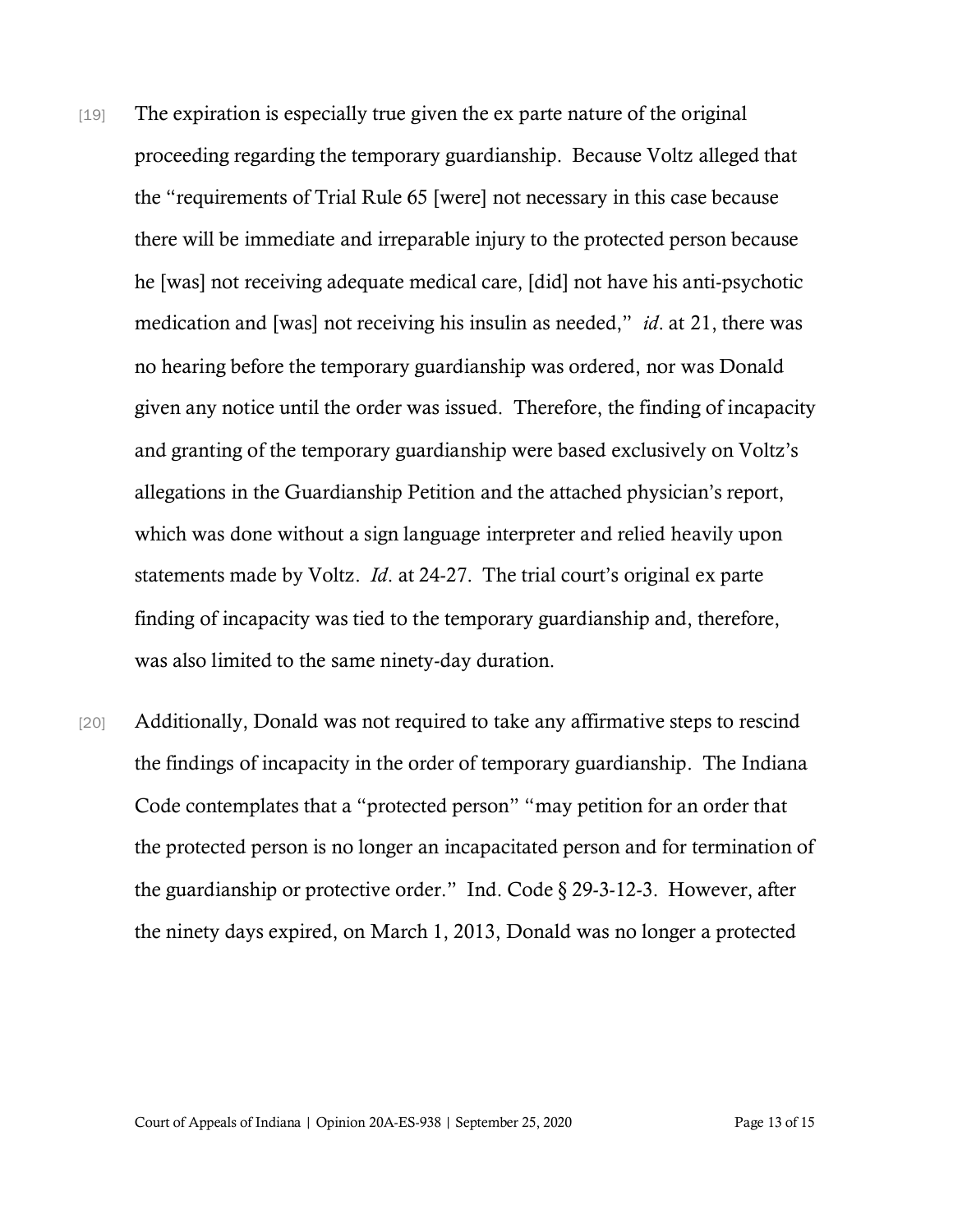person as defined by Indiana Code section 29-3-1-13. <sup>6</sup> Likewise, he was no longer under guardianship on that date and had never been under a protective order. Indiana's guardianship statutes do not contain any procedure for an individual, who is no longer a protected person, to petition to overturn a prior ex parte finding of incapacity contained in an expired temporary guardianship order. The prior finding cannot continue in perpetuity without a procedure to rescind it, and therefore, like the expired temporary guardianship, it can no longer be binding. There is no authority for Voltz's argument that the finding of incapacity in the ex parte order granting of temporary guardianship continues in perpetuity.

[21] Accordingly, the trial court found that there was insufficient evidence of a lack of physical and mental capacity of Donald as of March 2, 2013 to void his marriage to Rose. This finding is bolstered by the fact that no one pursued any legal proceeding to void the marriage prior to Donald's death. Further, evidence presented during the proceedings in Cause GU-172, including a psychiatric evaluation of Donald conducted on December 31, 2012, and a neurological examination conducted on March 6, 2013, contained no finding or opinion that Donald was either physically or mentally incapacitated, and these examinations also contained statements by Donald that contradicted some allegations in the Guardianship Petition that was filed by Voltz. Therefore, the

<sup>6</sup> A protected person is defined as "an individual for whom a guardian has been appointed or with respect to whom a protective order has been issued." Ind. Code § 29-3-1-13.